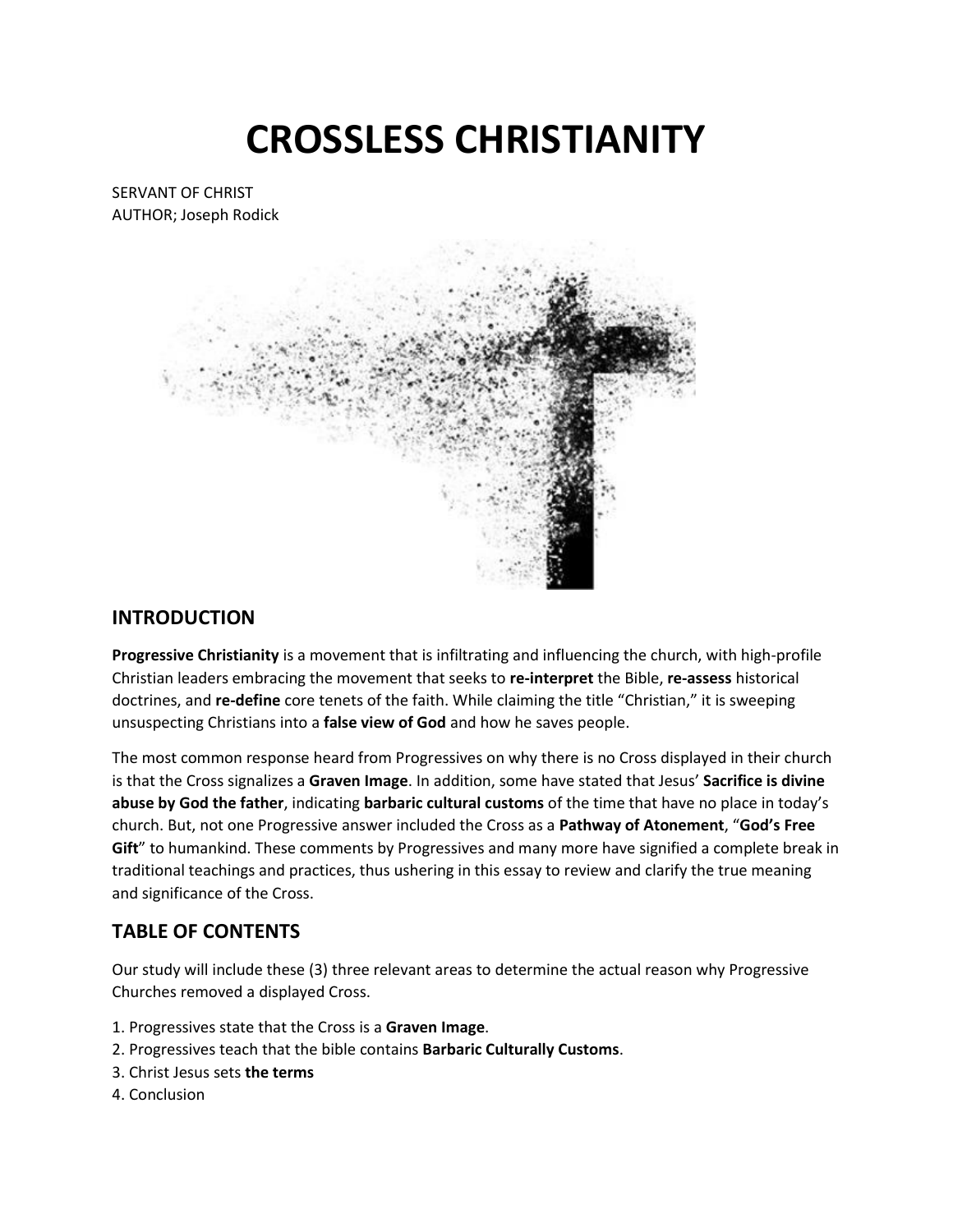## **1. GRAVEN IMAGE**

**Progressives** state that the cross is a graven image and justify their actions of removing or not displaying it with these two verses listed below.

#### 1. **Exodus 20:4 The second commandment**

"You shall **not make** for yourself an **idol**, or any **likeness** of what is in heaven above or on the earth beneath or in the water under the earth. "

#### 2. **Deuteronomy 5:8**

"You shall **not make** for yourself an **idol**, or any likeness of what is in heaven above or on the earth beneath or in the water under the earth."

**However**, **nowhere in scripture** does the Cross, which was used as an instrument of torture and execution, mention or even imply that it is an **image** or **symbol** of Christ Jesus. However, all scripture does agree that the Cross is **God's Pathway to Atonement,** and those opposing such a path are enemies of God.

1. **Philippians 3:18-20**. "For many walk, of whom I often told you, and now tell you even weeping, that they are **enemies of the Cross of Christ**, **whose end is destruction**, **whose god is their appetite**, and whose glory is in their shame, **who set their minds on earthly things**."

## **2. BARBARIC CULTURAL CUSTOM**

**Progressives teach** that the Holy Bible merely **contains the word of God**, thus degrading the Bible to simply classical literature, thus removing the "**Holy**." Furthermore, these teachings allow individuals, groups, etc., to pick and choose scripture, creating an environment that sets the foundation for them to form a God in their image, thus introducing a belief that the Bible contains Barbaric Culturally Customs.

"**This theology is a mask to Christianity**" as it directly conflicts with the Teachings of Christ Jesus and Paul, as noted below.

**Matthew 5:17-18** "Do not think that I have come to do away with the Law of Moses and the teachings of the prophets. I have not come to do away with them, but to make their teachings come true. **Remember that as long as heaven and earth last, not the least point nor the smallest detail of the Law will be done away with**—not until the end of all things."

**2 Timothy 3:16** "**All Scripture is inspired by God** and is useful for teaching the truth, rebuking error, correcting faults, and giving instruction for right living,"

SHAN IN Dig